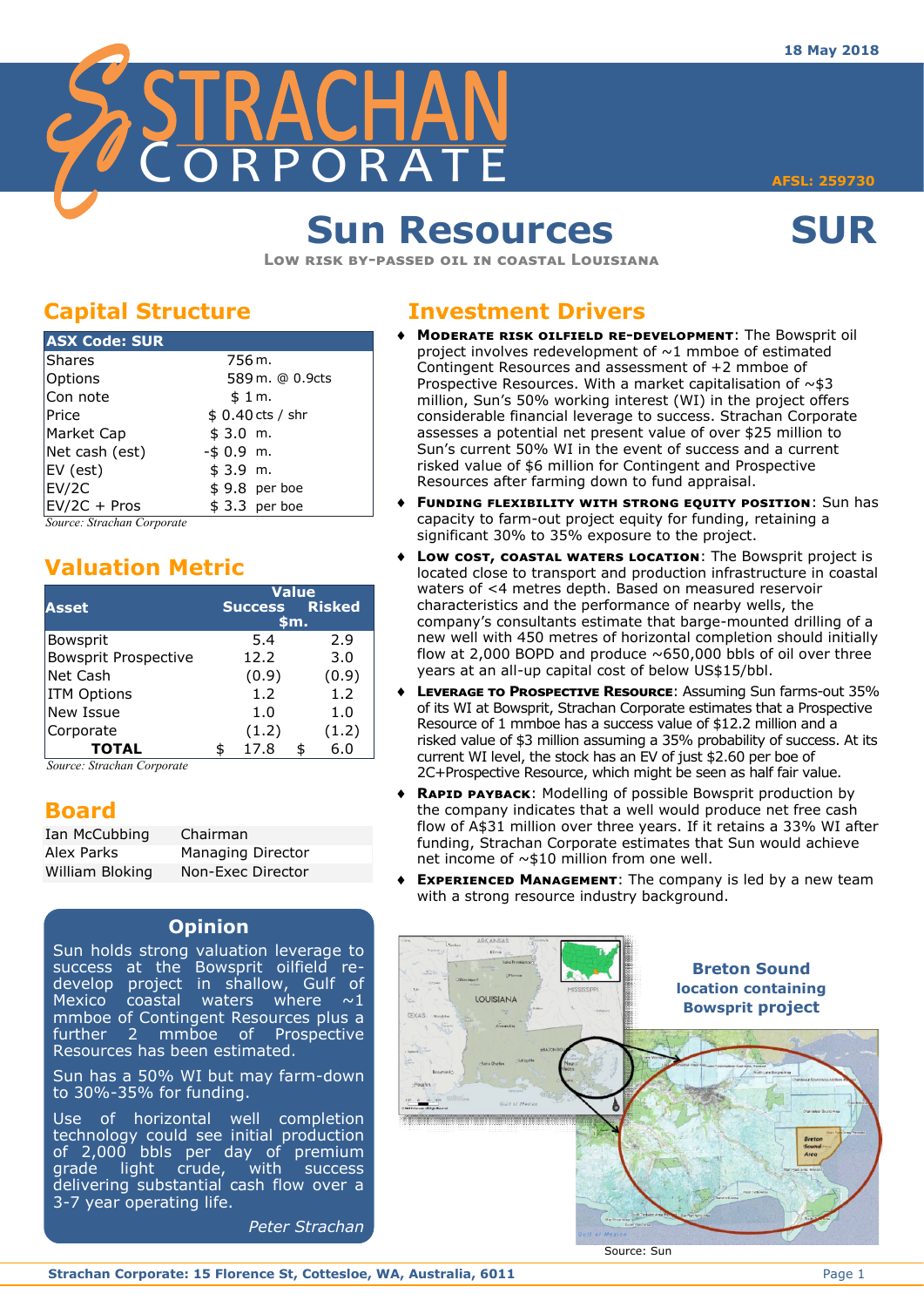## **Background**

*Reenergised with low cost oil project*

*New Board & management*

Sun Resources has acquired a 50% working interest (WI) in a joint venture over permits in the Breton Sound, 70 kilometres south of New Orleans in coastal water depths of 2-4 metres. The company is in joint venture with Singapore based company Pinnacle Exploration Pte Ltd.

Sun Resources consolidated its shares and has strengthened its Board with the appointment of experienced oil & gas professionals. The company now aims to establish a strong cash flow at a low cost oil operation from which it can leverage into the many opportunities that have arisen following three years of weak oil and gas pricing and development activity.

### **Breton Sound Bowsprit Lease 50% WI**

*Low cost operating environment for by-passed oil*

*Estimated 18 mmbbls of oil initially-in-place at Bowsprit structure sets up-side target for 4.5 mmbbls of recoverable oil*

*Significant up-dip Prospective oil target seen on modern 3D data*

*Re-development of proven, conventional light sweet oil from good quality reservoir*

*Estimated breakeven oil price of US\$30/bbl*

*Horizontal well completion should significantly enhance oil flow rate* 

The Breton Sound region is estimated to have produced over 134 mmbbls of oil and 650 Bcf of gas, largely from deeper sediments over about 35 years up until the late 1990's. In earlier times, thin shallower zones with oil & gas were considered subcommercial with technology then available and at commodity prices prevailing up until production ceased in 1998.

Interpretation of modern 3D seismic data indicates sands that vary in thickness between 6 and 16 metres at 2,195 metres (7,200 sand) and 2,256 metres (7400 sand).

#### **Sun's Bowsprit reservoir interpretation**



Gas in the shallower 7200 sand is obvious on seismic data and conforms to a hydrocarbon trap which is interpreted to indicate the presence of gas, possibly over oil and water. This shallower sand has an estimated 2C gas potential of 0.2 Bcf to Sun's WI, contingent on deliverability from a horizontal well completion. A fault to the north uplifts the underlying 7400 sand to the level of the 7200 sand. The 7400 sand is the project's primary focus. It has previously produced oil from vertical walls and abuts a thick shale sequence at a defining fault to the north. Sun interprets the broader 7400 sand to be an inter-bedded zone of two major sands and shales. The 7400 sand is interpreted to hold total 2C oil of just under 1 million barrels plus gas, which is 0.38 mmbbls of oil plus 0.42 Bcf of gas to Sun's account, again contingent on deliverability via a horizontal well completion.

The project also has strong exploration appeal. Total interpreted Best Prospective oil plus estimated Contingent Resources amount to 2.33 mmbbls of oil plus gas, with Prospective Resources to Sun's account amounting to 0.86 mmbbls of oil plus 0.83 Bcf of gas in the 7400 sand, with upside to 3 mmbbls of oil plus 4.4 Bcf of gas to Sun's account.

Sun and its partner plan to drill a well with a 450 metre horizontal section to test flow rates. JV partners estimate an all-up cost of US\$3.2 million for an initial appraisal well, with subsequent development wells estimated to cost US\$3 million each.

Given an estimated high average reservoir porosity of 25% to 30% and permeability of 50-150 milli-Darcy, the company estimates that with an appropriate well completion, an initial flow rate of over 2,000 BOPD from each well is possible, delivering an estimated ultimate recovery of  $~650,000$  barrels from an individual well.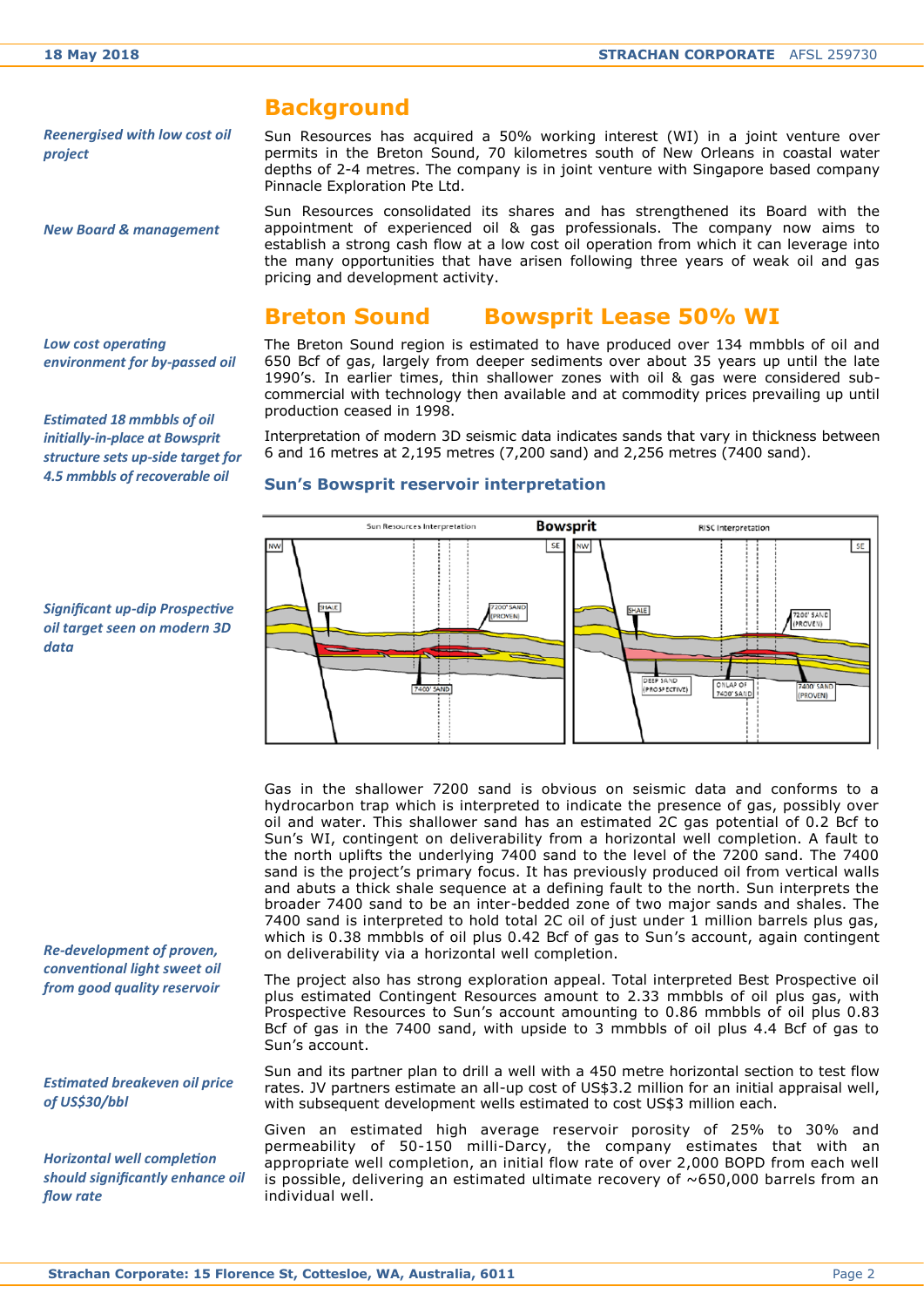### **Bowsprit Resources**

*Targeting 1.5 mmboe & up to 4.8 mmboe*

| <b>SUN's WI</b>      | 1C.  | 2C.         | 3C.  |       |
|----------------------|------|-------------|------|-------|
| Contingent           | 0.06 | 0.49        | 1.07 | mmboe |
|                      | Low  | <b>Best</b> | hiah |       |
| Prospective          | 0.06 | 1.00        | 3.78 | mmboe |
| C'gent & Prospective | 0.12 | 1.48        | 4.85 | mmboe |
| Source: Sun & RISC   |      |             |      |       |

Assessment of Continent Resources and Prospective upside will narrow once data from an initial appraisal-development well has been delivered.

Sun sees potential to install up to five development wells at a cost of  $\sim$ US\$15.3 million with initial production from each, constrained to 1,000 BOPD to extend field life. Bowsprit partners control the structure's peak, from which all of the oil in the trap is accessible, enabling production of over 3.5 mmbbls of oil from a structure that extends beyond the permit boundaries into open ground that other companies are unlikely to lease.

## **SWOT Analysis**

### **Strengths**

**SMALL AND NIMBLE:** Sun is unencumbered by a large corporate structure and can move swiftly to capture opportunities.

**Low cost project close to market and services:** The Bowsprit project has potential to be a low cost and high yielding project employing horizontal drilling in relatively thin, a conventional reservoir with premium crude product.

**Application of new well completion technologies:** Sun's focus on conventional reservoirs and the application of off-the-shelf, modern drilling and completion technologies in a low cost environment appear more likely to succeed than a focus on unconventional resources.

**Low drilling cost**: Use of low cost, niche barge drilling rig has limited exposure to rig rate increases.

#### **Weaknesses**

**UNDERFUNDED:** Sun will need to attract funding to support both project development and its corporate working capital.

**Overcoming previous performance:**  Even though Sun has been completely restructured, existing shareholders may remain stale bulls.

#### **Opportunities**

**Lack of recent CAPEX**: Three years of falling capital expenditure in the oil and gas business, along with a focus on unprofitable unconventional projects has left plenty of conventional project development opportunities open for junior companies.

#### **Threats**

**Geological & Engineering:** Risks associated with drilling and well completion as well as uncertainties surrounding geology will always come into play for resource development.

However, field has flowed oil previously and engineering risk is mitigated by use of standard technology.

**Commodity pricing**: The price of oil and gas is out of the company's control but project break-even oil price is low.

## **Valuation**

Oil from this location will attract a premium of about \$3/bbl above the prevailing WTI crude marker price so that after transport costs, the received price should reflect the WTI marker price.

State royalty is levied at 21% and severance tax of 12.5% is charged after the project recoups its drilling costs.

#### **Risked Valuation matrix**

| <b>Prospect</b>             | <b>Holding</b><br>$\frac{0}{0}$ |            | <b>Target</b><br>Oil<br>Gas |       | Total<br><b>Value</b> | <b>SUR</b><br><b>Value</b> | $\frac{9}{6}$ |     | <b>Risk Cost SUR</b><br>\$m Value | <b>Risked</b><br><b>Value</b> |
|-----------------------------|---------------------------------|------------|-----------------------------|-------|-----------------------|----------------------------|---------------|-----|-----------------------------------|-------------------------------|
|                             | <b>Now</b>                      | <b>Rtn</b> | <b>Bcf</b>                  | mmbbl | A\$m                  | cts/shr                    |               |     | \$m.                              | cts/shr                       |
| <b>Bowsprit 2C</b>          | 50%                             | 33%        | 0.4                         | 0.4   | 5.4                   | 0.45                       | 70%           | 0.9 | 2.9                               | 0.24                          |
| <b>Bowsprit Prospective</b> | 50%                             | 33%        | 0.8                         | 0.9   | 12.2                  | 1.02                       | 35%           | 1.3 | 3.0                               | 0.25                          |
| <b>Net Cash</b>             | 100%                            |            |                             |       | (0.9)                 | (0.07)                     |               |     | (0.9)                             | (0.07)                        |
| <b>ITM Options</b>          |                                 |            |                             |       | 1.2                   | 0.10                       |               |     | 1.2                               | 0.10                          |
| <b>New Issue</b>            |                                 |            |                             |       | 1.0                   | 0.08                       |               |     | 1.0                               | 0.08                          |
| Corporate                   |                                 |            |                             |       | (1.2)                 | (0.10)                     |               |     | (1.2)                             | (0.10)                        |
| Source: Strachan Corporate  |                                 |            |                             |       | \$17.8                | 1.48                       |               | 2.2 | \$6.0                             | 0.50                          |

*Premium grade oil attracts US\$3 premium to WTI*